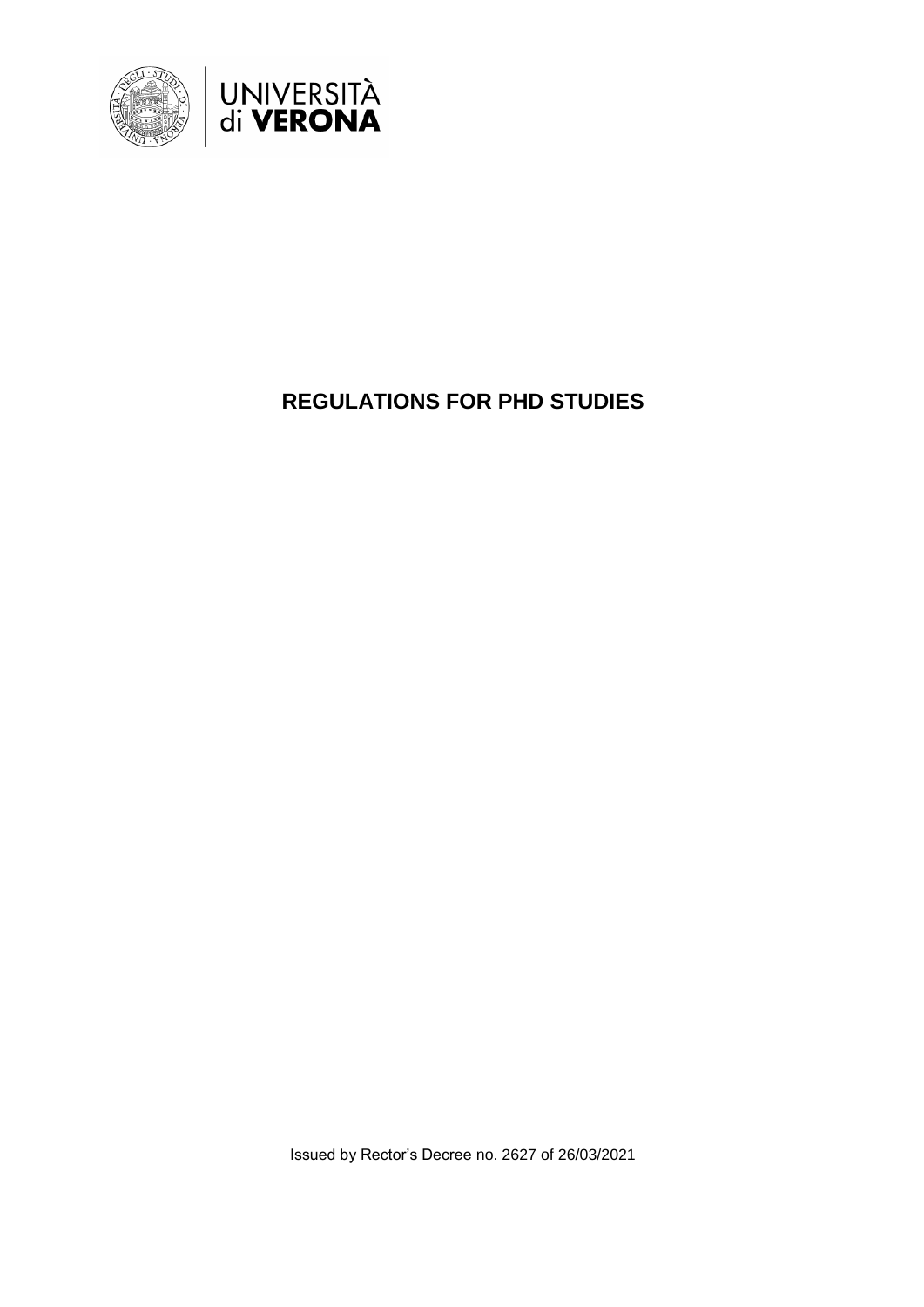



## Contents

| Art. 18 - Evaluation Committee for the thesis defence and awarding of the degree  5 |  |
|-------------------------------------------------------------------------------------|--|
|                                                                                     |  |
|                                                                                     |  |
|                                                                                     |  |
|                                                                                     |  |
|                                                                                     |  |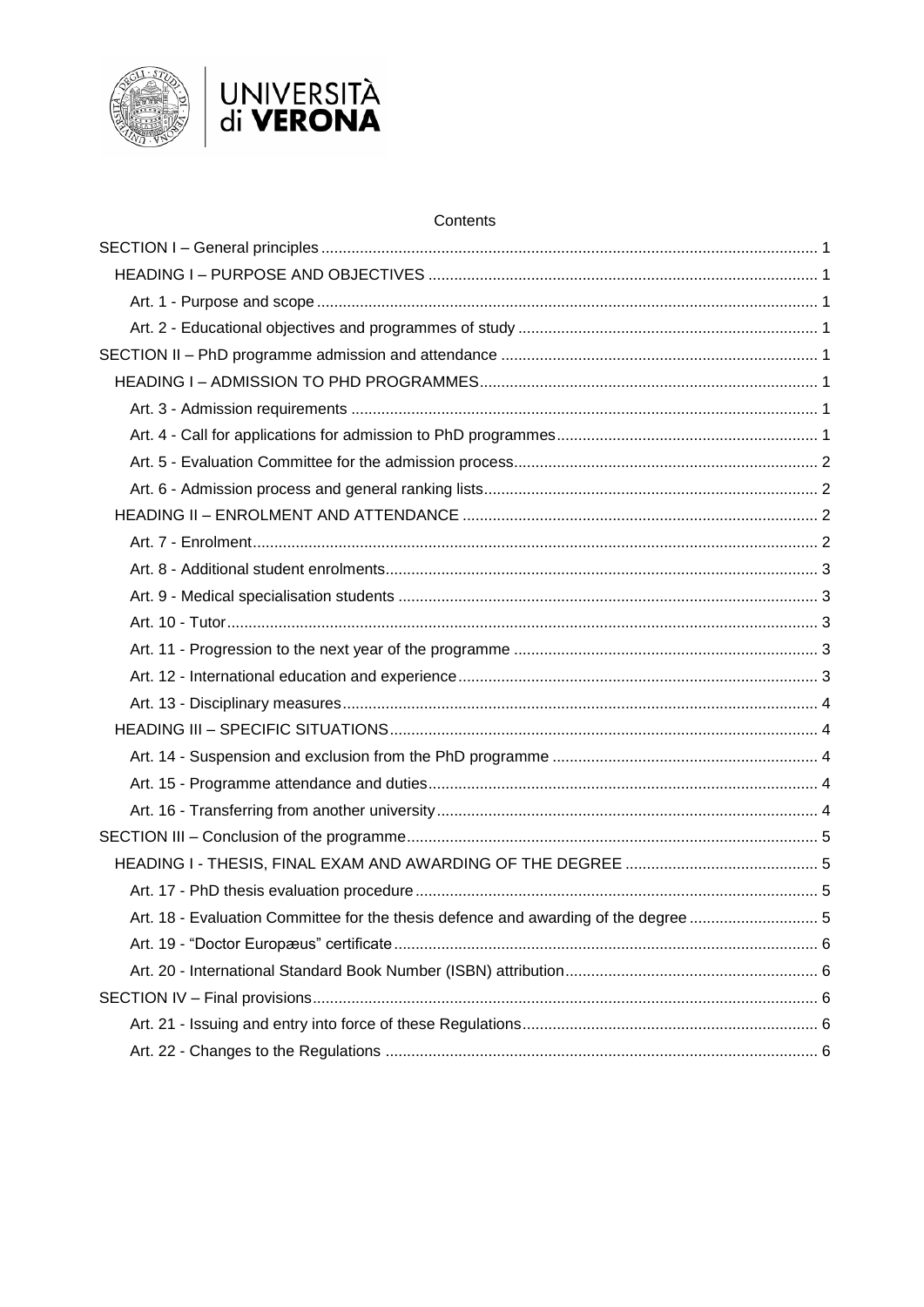

## <span id="page-2-0"></span>**SECTION I – General principles**

## <span id="page-2-1"></span>**HEADING I – PURPOSE AND OBJECTIVES**

#### <span id="page-2-2"></span>**Art. 1 - Purpose and scope**

- 1. PhD students are university students enrolled in a third-level educational programme where they must attend PhD lessons and carry out study and research in the premises designated for this purpose.
- 2. PhD students have the same rights as university students regarding access to general services and scholarships or study grants.
- 3. These Regulations govern the educational activities for PhD students in compliance with the law, ministerial provisions, the University Regulations and Statute.

#### <span id="page-2-3"></span>**Art. 2 - Educational objectives and programmes of study**

- 1. PhD study aims to allow students to develop their academic research skills; PhD programmes include the use of new technologies and spending periods of education and work experience at public or private bodies in Italy and abroad.
- 2. The methods for defining the educational objectives and study programme of each PhD are governed by the Regulations for PhD Schools and PhD Programmes.

#### <span id="page-2-4"></span>**SECTION II – PhD programme admission and attendance**

## <span id="page-2-5"></span>**HEADING I – ADMISSION TO PHD PROGRAMMES**

#### <span id="page-2-6"></span>**Art. 3 - Admission requirements**

- 1. To be admitted to a PhD programme, applicants must:
	- a) Have a master's-level academic degree (*laurea magistrale* or *laurea specialistica*), or an old system degree if obtained in Italy prior to Ministerial Decree no. 509/1999.
	- b) From abroad: have an academic qualification recognised as equivalent to the Italian requirement in terms of duration, level and learning results (e.g. Master of Science, Master of Arts), which would permit access to a PhD programme in the country where it was gained.
- 2. Applicants who do not have a recognised equivalent qualification must attach the appropriate relevant documents to their application so that the suitability and authenticity of their studies can be verified. This is for the purpose of admission to the PhD programme only.
- 3. Documents from foreign applicants may be submitted in Italian or English. Official documents (e.g. degree certificate, exams taken, marks obtained, nationality certificate) in other languages must be accompanied by a self-certification in Italian or English.
- 4. Master's degree students who are due to graduate before 31 October of the current year are also invited to apply.
- 5. Candidates who already have a PhD cannot be admitted to the admission process for programmes in a similar field to the one in which they obtained their qualification. Applicants who have already received a PhD scholarship may not receive another.
- 6. Without prejudice to the provisions of point 5 above, current PhD students at the University who wish to change to another PhD programme may be admitted to the application process of programmes for which there are places available without a scholarship.

## <span id="page-2-7"></span>**Art. 4 - Call for applications for admission to PhD programmes**

- 1. The call for applications for each individual PhD programme is to be published in Italian and English, and defines the policies and procedures regarding:
	- a) Admission criteria and evaluation of applicants' prior qualifications
	- b) Admission test methods
	- c) Number of scholarships, apprenticeship contracts and any other form of financial support provided for by national legislation and/or joint agreement
	- d) Amount of taxes and contributions payable by the PhD students
	- e) Any additional scholarships reserved for applicants who graduated from foreign universities, foreign scholarship students or students on specific international mobility programmes.
	- f) Any additional scholarships connected with community or international collaboration projects
	- g) Evaluation Committee, as described in Art. 5 below
- 2. The additional scholarships indicated in letters e) and f) may have specific admission procedures, to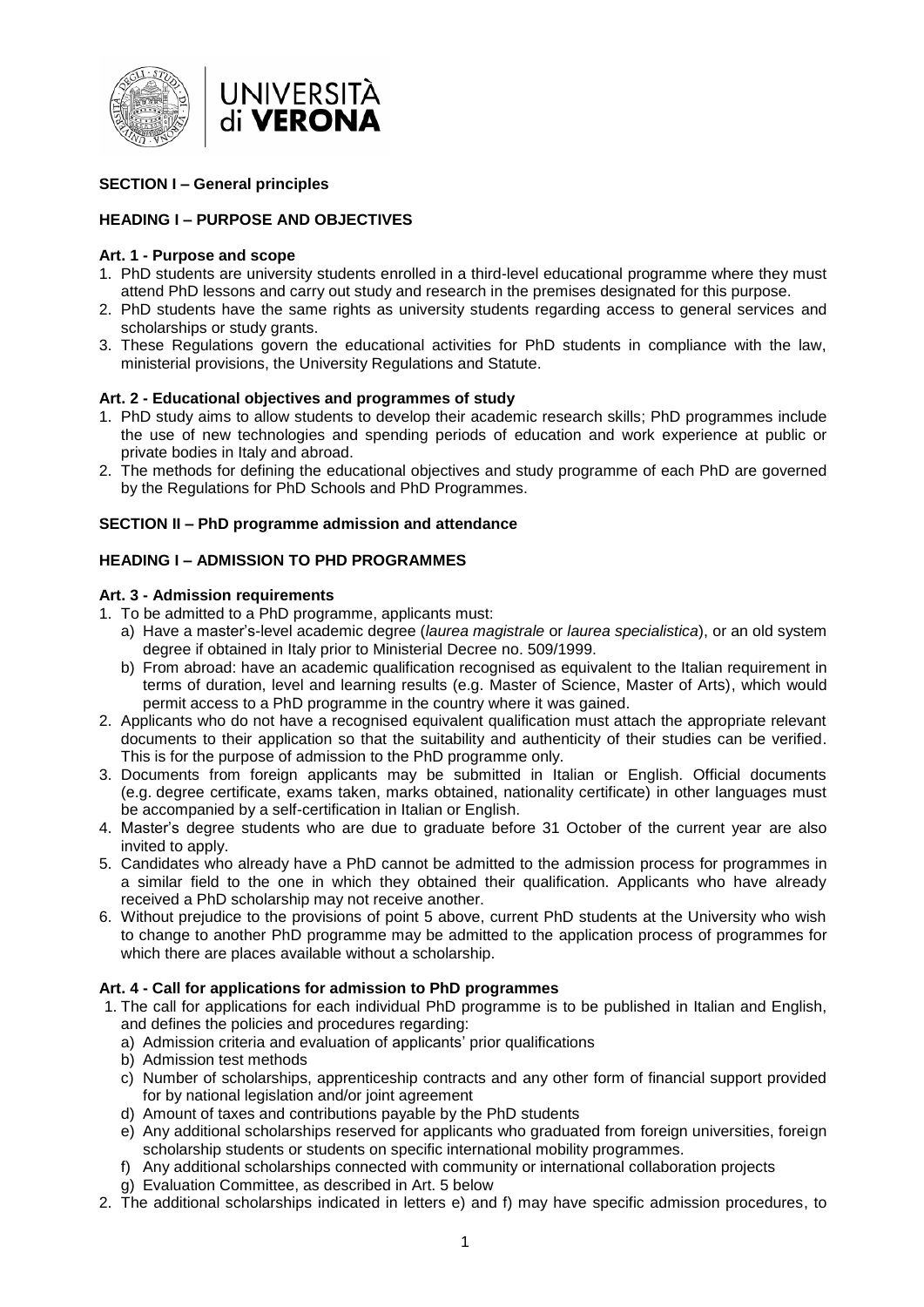



be described in the call for applications.

3. The call for applications shall be issued by Rector's decree and published on the websites of the University, Euraxess and the Ministry.

## <span id="page-3-0"></span>**Art. 5 - Evaluation Committee for the admission process**

- 1. The Evaluation Committee for the admission process consists of three members of the PhD programme's Teaching Committee. They are to be nominated by the Teaching Committee itself and appointed by Rector's decree.
- 2. The Committee may additionally include internal or external local or foreign experts in the field, coming from public or private research bodies. Where specific agreements are in place, the appointment of experts shall be governed by those agreements. These experts shall participate fully in the work of the Committee.
- 3. The Committee appoints a Chairperson and a Secretary from among its members.

#### <span id="page-3-1"></span>**Art. 6 - Admission process and general ranking lists**

- 1. All applicants are admitted to the competitive admission process. Candidates who do not meet the requirements may be excluded at any time after the application process has taken place.
- 2. The selection procedure must conclude by 30<sup>th</sup> September each year, unless otherwise specified by the Ministry.
- 3. The purpose of the admission process is to assess applicants' prior experience and aptitude for scientific research and to ensure a fair comparison of the candidates. Selection may be made based on applicants' qualifications and/or an exam and/or an interview, as preferred by the Teaching Committee.
- 4. If requested by the candidate, the admission process may also be held in a foreign language specified in the call for applications.
- 5. Where appropriate, oral tests/interviews may take place via internet provided it is possible to verify the candidate's identity.
- 6. Once the tests have been completed and the requirements specified in the call for applications have been verified, a general merit ranking list for each PhD programme shall be published by Rector's decree.
- 7. Foreign students' academic qualifications obtained abroad may be verified after the ranking lists are published, with a sworn translation requested if they are not in English. The University reserves the right to ask applicants for documents issued by the Italian diplomatic consuls on site to prove the validity of the declared qualifications.
- 8. Candidates who are offered a place with or without a scholarship are admitted to the programme in the order of the ranking list until all the available places are filled.

## <span id="page-3-2"></span>**HEADING II – ENROLMENT AND ATTENDANCE**

#### <span id="page-3-3"></span>**Art. 7 - Enrolment**

- 1. Candidates offered a place on a programme must enrol within two weeks of the publication of the ranking list.
- 2. Should any student withdraw within the first three months of the programme, the next available candidate on the ranking list will be offered a place.
- 3. Upon initial enrolment in the programme, students are issued a registration number and an ID card so they can use student services and facilities.
- 4. It is not possible to be simultaneously enrolled in more than one programme culminating in an academic qualification such as a bachelor's degree, master's degree, postgraduate specialisation (excluding medical programmes), Master I, Master II or PhD. When enrolling, students must choose one programme only.
- 5. If a student is found to be enrolled in two programmes, the University shall annul enrolment in the second programme and recover any scholarship funds administered, in accordance with the procedures established by law.
- 6. Students may enrol in another degree programme only after completing or withdrawing from their current programme.
- 7. Receivers of a research grant *(assegno di ricerca)* who successfully gain a scholarship place on a PhD programme may either:
	- a) Keep the research grant and renounce the PhD scholarship
	- b) Renounce the research grant and enrol on the PhD with a scholarship.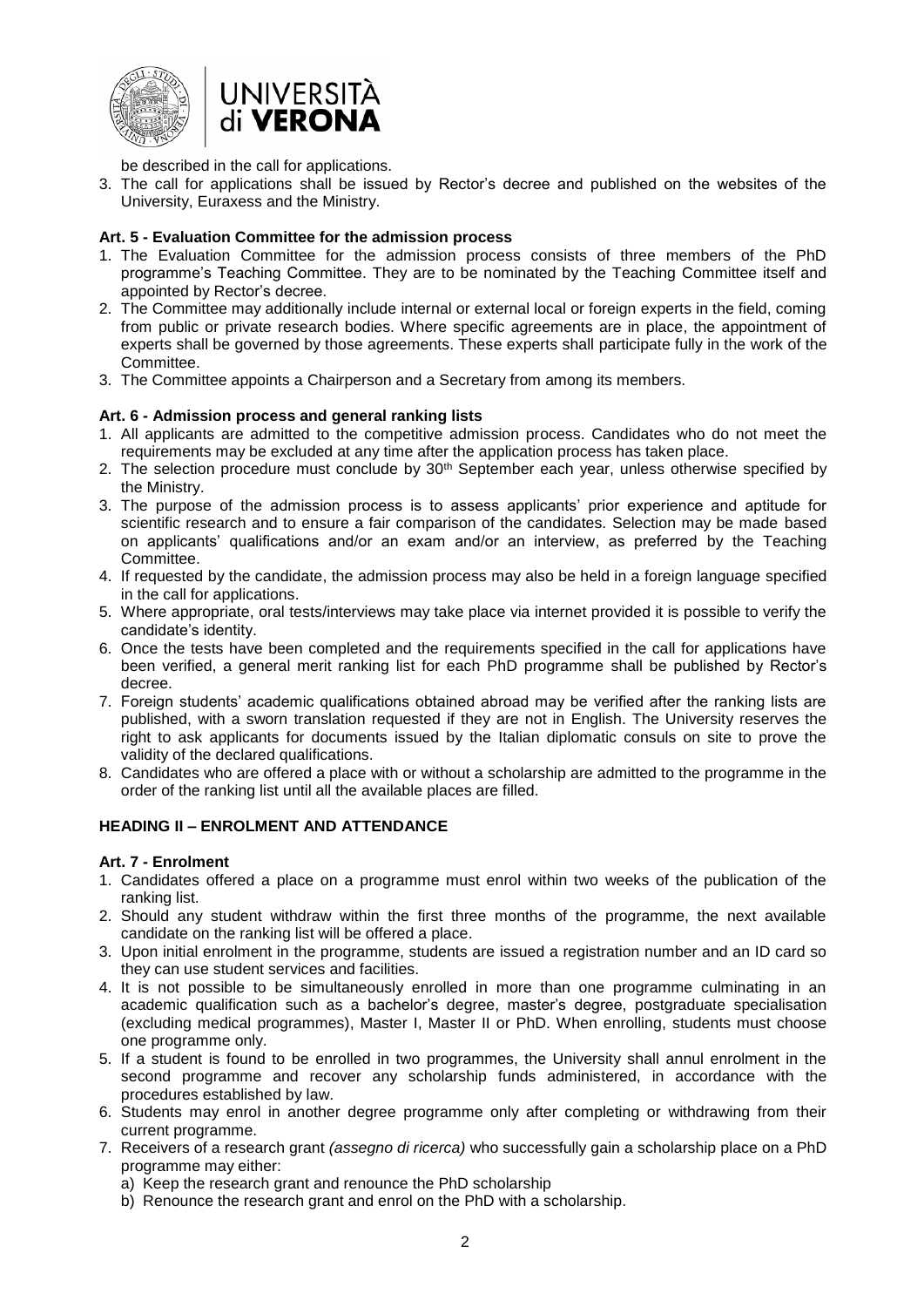



In both cases, the choice is irreversible.

- 8. After enrolment, PhD students are each assigned a Tutor by the Teaching Committee, as provided for by the Regulations for PhD Schools and PhD Programmes.
- 9. If a student withdraws after the first three months but within the first year of the PhD programme, the Teaching Committee may transfer the scholarship to a non-scholarship student from the same cycle.

## <span id="page-4-0"></span>**Art. 8 - Additional student enrolments**

- 1. Contingent on approval of the Teaching Committee, enrolments are also accepted as stated in Art. 7 from:
	- a) Individuals successfully chosen from a selection procedure as part of an international agreement or research programme in which the University is a coordinator or partner. The duration of the programme must be at least as long as the PhD programme.
	- b) PhD students at foreign universities with agreements with the University for the awarding of cotutored PhD qualifications.
	- c) Students with European Community scholarships for specific PhD projects may be admitted in addition to the number of places advertised in the call for applications for the PhD programme.

## <span id="page-4-1"></span>**Art. 9 - Medical specialisation students**

- 1. Medical specialisation students who are offered a place on a PhD programme must:
	- a) Officially confirm they are enrolled in the final year of a Medical Postgraduate Specialisation at the University of Verona. If this is not the case, they must opt for the chosen course of study.
	- b) When enrolling, they must submit a permission form *(nulla osta)* signed by the Director of the Medical Specialisation School to affirm that joint attendance of both the PhD and medical specialisation is compatible and authorised by the School Council.
- 2. Students are not permitted to receive PhD scholarship payments during the period where the two programmes overlap. They remain subject to the rules for doctors in specialist training and the related contract.
- 3. Medical Specialisation students receiving a Specialisation scholarship may not recover any PhD scholarship funds not received during the overlap period of the two programmes.

# **Art. 10 - Tutor**

- 1. Each PhD student is assigned a Tutor at the beginning of the first year of the PhD programme.
- 2. Tutors:
	- a) Guide PhD students through their research activities until the completion of their thesis.
	- b) Inform the Teaching Committee of students' progress at least once per year.
	- c) Express their opinion on whether students have made satisfactory progress to be admitted to the following year of the programme; express whether students are ready for the final examination and graduation.
	- d) Notify the Teaching Committee of any need for disciplinary action concerning a PhD student.
- 3. The Tutor may work in conjunction with a co-Tutor from within or outside the Committee to support the student's research activities.
- 4. Tutors are designated by the Teaching Committee from among its members. Apart from other members of the Committee, co-Tutors may be professors, researchers or subject experts from within or outside the university, provided they meet the necessary academic requirements as deemed by the Committee.

## <span id="page-4-2"></span>**Art. 11 - Progression to the next year of the programme**

- 1. At the end of each academic year, students are evaluated by the Teaching Committee regarding:
	- a) Admission to the following year of the programme, provided the student has obtained the required number of educational credits (60 CFU per academic year); or admission to the final examination after the thesis has been sent to external revisers
	- b) Continuation of the scholarship.
- 2. After approval by the Teaching Committee, it is each student's responsibility to enrol in the following year and/or final examination of the programme.

## <span id="page-4-3"></span>**Art. 12 - International education and experience**

- 1. PhD students may carry out periods of study and internships with public or private entities abroad.
- 2. In co-tutorship agreements the period of stay abroad is agreed between the parties and it cannot exceed in any case 18 months (50% of the Programme's duration).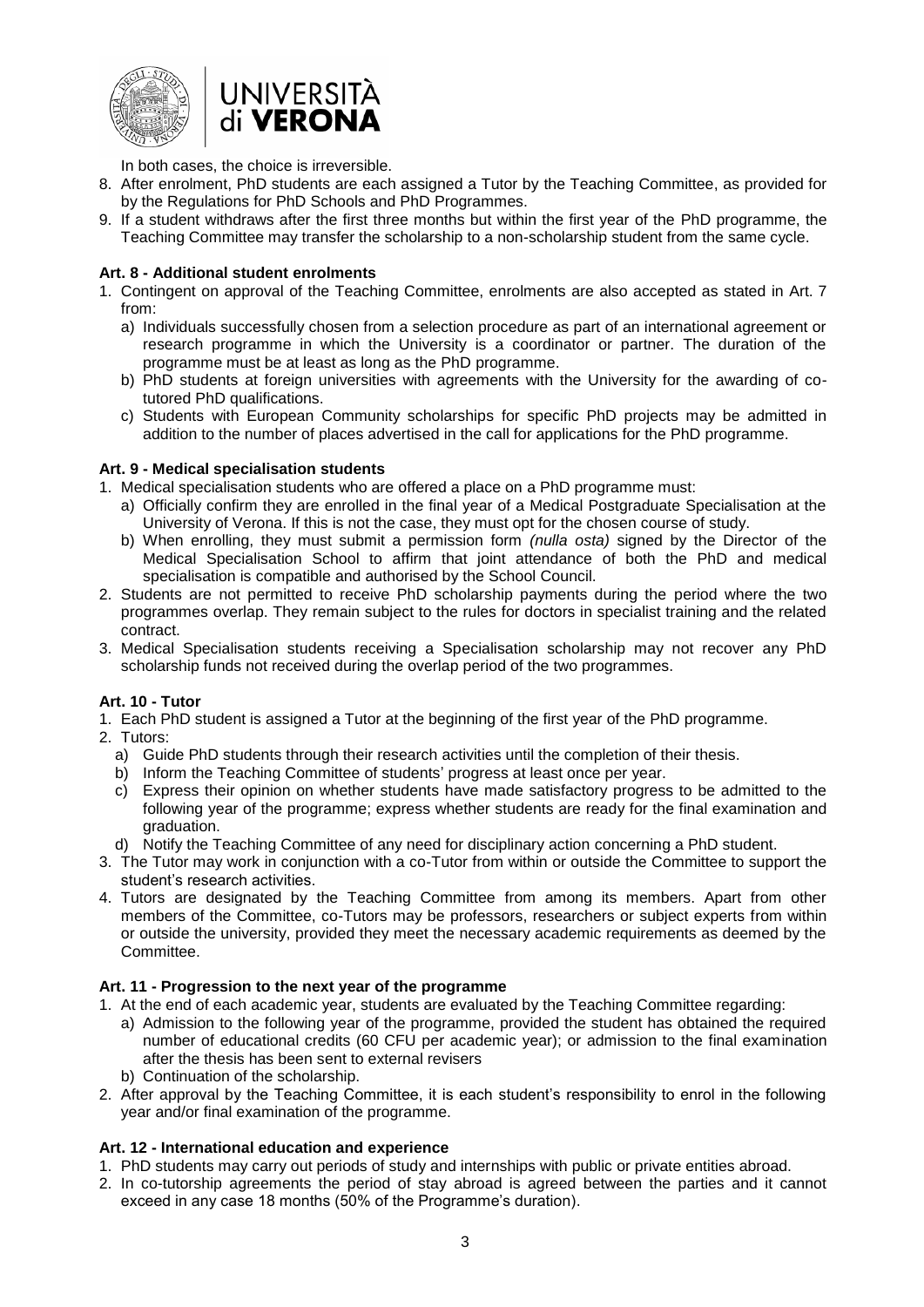



3. In defining the modalities of the above activities, PhD students shall be authorized by the Teaching Committee for periods of six consecutive months or more abroad, from the Coordinator for periods of less than six consecutive months.

#### <span id="page-5-0"></span>**Art. 13 - Disciplinary measures**

- 1. PhD students are subject to the disciplinary rules provided for in Royal Decree Law no. 1071/935 and the University Student Regulations, where compatible.
- 2. For disciplinary actions more serious than a warning, decisions are to be made by the Teaching Committee, or in the most serious cases, by the Academic Senate.

## <span id="page-5-1"></span>**HEADING III – SPECIFIC SITUATIONS**

#### <span id="page-5-2"></span>**Art. 14 - Suspension and exclusion from the PhD programme**

- 1. The Teaching Committee may authorise PhD students to put their programme on hold in the following cases:
	- a) Maternity, paternity, adoption or custody, in compliance with the law
	- b) Proven illness or injury lasting more than 30 days
	- c) Attendance of teacher training courses and all other similar purposes provided for by law
	- d) Serious, proven personal or family reasons.
- 2. Suspension periods may not exceed more than a total of one year throughout the whole duration of the programme, and must be recovered at the end of the cycle. While studies are on hold, students are not permitted to receive any scholarship payments. Payments will restart when the student resumes their studies. The total number of monthly payments cannot exceed 36 for 3-year programmes or 48 for 4-year programmes
- 3. Should a programme be put on hold, fees and contributions already paid by the PhD student are deferred to the following academic year, subject to adjustment.
- 4. Students are responsible for notifying the Teaching Committee when they wish to resume their programme. In taking note, the Teaching Committee must decide how the suspended period should be recovered.
- 5. If notified by the Tutor, the Teaching Committee may also suspend or exclude students from the PhD programme in the following cases:
	- a) Unexplained or unjustified extended absence from the programme
	- b) Serious violation of the programme regulations
	- c) Unsatisfactory performance on the programme.

Graduated measures depending on the severity of the infringement may consist of:

- a) 1 month's suspension from the programme and 1 month's suspension of any scholarship payments
- b) 1-3 months' suspension from the programme and 1-3 months' suspension of scholarship payments c) Exclusion from the PhD programme and annulment of the scholarship.
- 

## <span id="page-5-3"></span>**Art. 15 - Programme attendance and duties**

- 1. PhD programme attendance is considered an exclusive, full-time activity; any activities other than education and research must be approved by the Tutor and authorised by the Teaching Committee.
- 2. PhD students may carry out a maximum of 40 hours per year of supplementary teaching, provided this is approved by the Teaching Committee and compatible with the programme schedule.
- 3. It is recommended that PhD students with a scholarship should only teach lessons which allow them to develop skills related to the PhD programme.
- 4. Medical PhD students may participate in clinical and assistance activities if approved by the Teaching Committee.
- 5. For PhD students without a scholarship, any incompatibilities between the PhD and work must be evaluated in concrete terms.

## <span id="page-5-4"></span>**Art. 16 - Transferring from another university**

- 1. PhD students who have attended at least one year of a PhD programme at another Italian or foreign university may apply to enrol in the second year at the University of Verona.
- 2. The conditions for transferring are as follows:
	- a) The PhD programme must have the same research theme
	- b) Students must submit a permission form *(nulla osta)* from their previous university, together with a detailed report on the activities carried out there, to the Teaching Committee of the new PhD programme they wish to transfer to.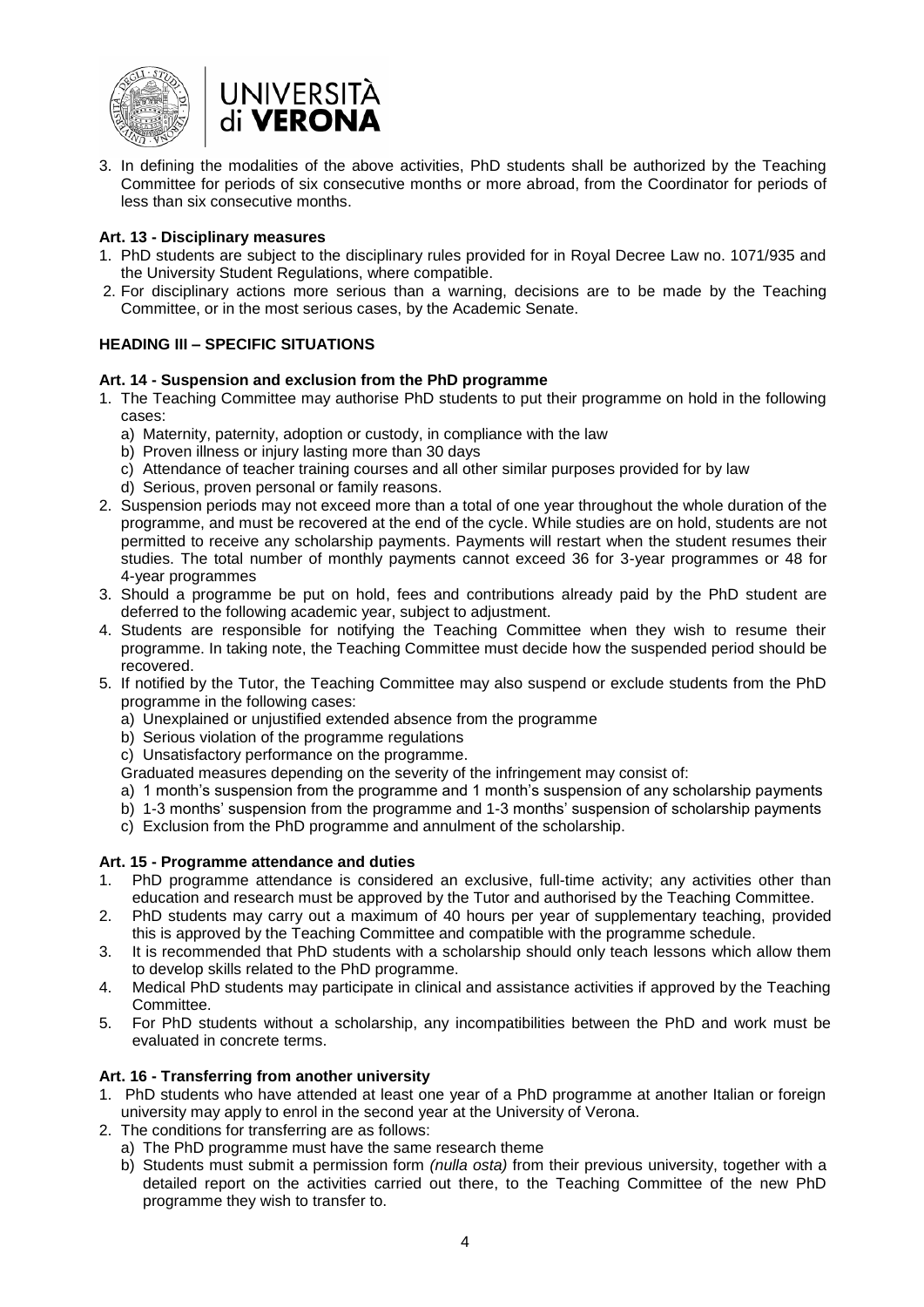



- c) The activities carried out at the previous university must be deemed equivalent by the Teaching **Committee**
- d) Students must pass an interview with an Evaluation Committee appointed by the Teaching **Committee**
- 3. If the transfer is approved the student may enrol in the second year of the programme, without a scholarship from the University. The Teaching Committee is responsible for allocating a Tutor and specifying the necessary resources to cover the 10% research budget.

#### <span id="page-6-0"></span>**SECTION III – Conclusion of the programme**

## <span id="page-6-1"></span>**HEADING I - THESIS, FINAL EXAM AND AWARDING OF THE DEGREE**

#### <span id="page-6-2"></span>**Art. 17 - PhD thesis evaluation procedure**

- 1. PhD theses are to be written in Italian or English (or in another language if authorised by the Teaching Committee) and accompanied by a summary in Italian or English.
- 2. Before the end of the final year of the PhD programme, students must submit their thesis, along with a report on their activities carried out during the programme and a list of any publications, to their Tutor, who will send these to the Teaching Committee. External revisers will then be identified to evaluate the thesis.
- 3. External revisers may be full, associate, emeritus or retired professors, fixed-term or permanent researchers, head researchers, research managers or people in similar highly qualified roles. They may belong to foreign institutions provided they are external to the University and affiliated institutions.
- 4. Within 60 days of receiving a thesis, the revisers must provide a written, analytical opinion on the work and recommend to the Teaching Committee either that the student be admitted to the thesis defence, or that the final examination be postponed for up to six months if significant additions or corrections need to be made. If there are two revisers and their opinions differ, the decision will be made by the Teaching Committee.
- 5. If the final examination is postponed, the Teaching Committee will indicate how the thesis should be improved, taking account of the suggestions put forward by the revisers.
- 6. After the defined period, the thesis shall be accompanied by a new evaluation written by the same revisers and will in any case be admitted to the public discussion.
- 7. At least 15 days before the date of the final examination, PhD students must submit their thesis to the University Catalogue (IRIS). Failure to do so will exclude the student from admission to the thesis defence.
- 8. The PhD thesis shall be made available to the public within 30 days of the public discussion, except in the case of an embargo period for works containing data protected by industrial secrecy and/or publication rights.

#### <span id="page-6-3"></span>**Art. 18 - Evaluation Committee for the thesis defence and awarding of the degree**

- 1. The Evaluation Committee consists of three members who may be tenured university professors or researchers and/or experts in the same academic disciplines as the PhD programme. Evaluation Committee names are put forward by the Teaching Committee and appointed by the Rector. At least two members must belong to Italian or foreign universities or public research bodies that did not participate in the PhD programme; they therefore cannot be members of the Teaching Committee.
- 2. The Evaluation Committee may additionally include one or two experts from Italian or foreign public or private research bodies. They may also be subject experts with the sole task of examining PhD students on specific topics.
- 3. The Evaluation Committee must complete its work within 90 days of being appointed. If the Committee does not complete its work within this time period, it will be dissolved and the Rector shall appoint a new Committee with completely different members.
- 4. For PhD programmes or pathways with particular agreements, the Committee will be composed as specified in the relevant agreement.
- 5. If the Evaluation Committee has members abroad, the Teaching Committee may authorise the thesis defence to take place via videoconferencing. In all cases, PhD students must be ensured the possibility of presenting and discussing their thesis in the presence of the full Evaluation Committee.
- 6. Thesis discussions normally take place in April (and no later than May) of the year following the end of the PhD programme.
- 7. The thesis defence date cannot be disregarded. However, in specific justified circumstances, a PhD student may ask the Teaching Committee to postpone the date a maximum of one time only.